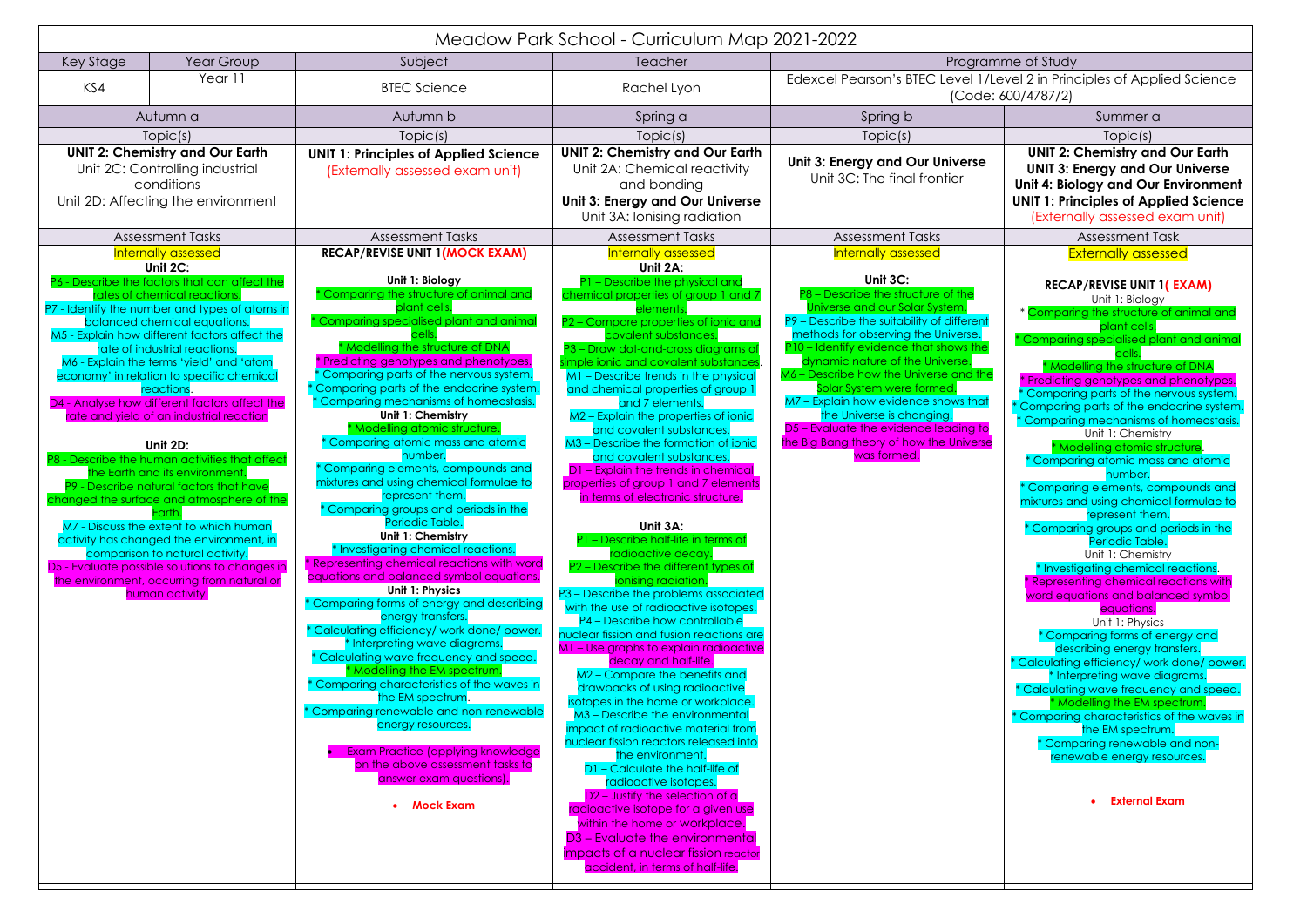| Personal Development/CEIAG                                                                                                                                                                                                                                                                                                                                                                                                                                    | Personal Development/CEIAG                                                                                                                                                                                                                                                                                                                                   | Personal Development/CEIAG                                                                                                                                                                                                                                                                                                                                                                         | Personal Development/CEIAG                                                                                                                                                                                                                                                                                                                 | Personal Development/CEIAG                                                                                                                                                                                                                                                                                                                                   |
|---------------------------------------------------------------------------------------------------------------------------------------------------------------------------------------------------------------------------------------------------------------------------------------------------------------------------------------------------------------------------------------------------------------------------------------------------------------|--------------------------------------------------------------------------------------------------------------------------------------------------------------------------------------------------------------------------------------------------------------------------------------------------------------------------------------------------------------|----------------------------------------------------------------------------------------------------------------------------------------------------------------------------------------------------------------------------------------------------------------------------------------------------------------------------------------------------------------------------------------------------|--------------------------------------------------------------------------------------------------------------------------------------------------------------------------------------------------------------------------------------------------------------------------------------------------------------------------------------------|--------------------------------------------------------------------------------------------------------------------------------------------------------------------------------------------------------------------------------------------------------------------------------------------------------------------------------------------------------------|
| <b>Career focus:</b>                                                                                                                                                                                                                                                                                                                                                                                                                                          | <b>Career focus:</b>                                                                                                                                                                                                                                                                                                                                         | <b>Career focus:</b>                                                                                                                                                                                                                                                                                                                                                                               | <b>Career focus:</b>                                                                                                                                                                                                                                                                                                                       | <b>Career focus:</b>                                                                                                                                                                                                                                                                                                                                         |
| Trip to Lush store to experience<br>alternative Science related jobs.<br>Career talk from a representative at<br>Biograd (research centre) to consider<br>jobs and career paths within the Health                                                                                                                                                                                                                                                             | Trip to Lush store to experience<br>alternative Science related jobs.<br>Career talk from a representative at<br>Biograd (research centre) to consider<br>jobs and career paths within the Health                                                                                                                                                            | Trip to Jodrell Bank or the Catalyst<br>Museum to experience alternative<br>Science related jobs.<br><b>PD Focus: Relationships</b><br>Discussion about the importance                                                                                                                                                                                                                             | Trip to Jodrell Bank or the Catalyst<br>Museum to experience alternative<br>Science related jobs.<br><b>PD Focus: Relationships</b><br>Discussion about the importance of                                                                                                                                                                  | Trip to the zoo or career talk from a<br>professional linked to Animal Rescue like<br>the RSPCA to experience careers within<br>those sectors that students may not<br>have [previously considered.                                                                                                                                                          |
| sector.<br>PD Focus: Health and Well-being<br>Consider the impacts that human<br>activities such as increase in pollution<br>caused by transport have on health<br>conditions such as asthma.<br>Research what measures could be taken<br>to reduce impacts on health.                                                                                                                                                                                        | sector.<br>PD Focus: Health and Well-being<br>Discussion about exam stress. If possible<br>arrange a session with Mrs Cortman<br>(Therapist) to teach some relaxation<br>techniques.                                                                                                                                                                         | of developing positive relationships<br>within the workplace. Discussion<br>about how to do this/ prevent<br>conflict/ maintain a professional<br>relationship.                                                                                                                                                                                                                                    | developing positive relationships<br>within the workplace. Discussion<br>about how to do this when working in<br>a small environment such as on a<br>Space Station. Consider what<br>qualities are important for individuals<br>working on space stations or similarly<br>stressful jobs that require you working<br>closely with someone. | PD Focus: Living in the wider world<br>Researching potential wages from a<br>range of careers and apprentice<br>opportunities.<br>Creating a budget sheet to explore<br>potential earnings against essential<br>living costs/rent or mortgage                                                                                                                |
| Reading & Writing                                                                                                                                                                                                                                                                                                                                                                                                                                             | <b>Reading &amp; Writing</b>                                                                                                                                                                                                                                                                                                                                 | <b>Reading &amp; Writing</b>                                                                                                                                                                                                                                                                                                                                                                       | Reading & Writing                                                                                                                                                                                                                                                                                                                          | <b>Reading &amp; Writing</b>                                                                                                                                                                                                                                                                                                                                 |
| Reading methods accurately/recording<br>information in conclusions clearly using the<br>correct scientific terminology/ finding the<br>correct definitions of key words and spelling<br>them correctly in written explanations.<br>Reading from a variety of research materials<br>to highlight key comparisons about the<br>effects of human activity on the environment/<br>writing comparisons in full sentences using<br>punctuation and correct grammar. | Reading a variety of different styles of revision<br>notes/aids to find the most suitable.<br>Interpreting exam questions correctly.<br>Recording answers to exam questions that<br>include the correct key words and<br>terminology.<br>Practice at writing longer answers including<br>the use of punctuation and grammar to<br>complete 6 mark questions. | Using the correct terminology when<br>writing conclusions for results/ reading<br>research on the properties of ionic<br>and covalent bonding and writing<br>comparisons clearly spelling key words<br>correctly.<br>Researching nuclear disasters and<br>highlighting key facts/writing in<br>different styles (articles/reports etc.)/<br>recording information in tables clearly<br>and neatly. | Reading from a range of research<br>materials and highlighting key pieces of<br>information about the solar system/<br>writing in different styles (bullet<br>points/written reports etc.)/ using the<br>correct terminology when writing about<br>the Big Bang and Red Shift.                                                             | Reading a variety of different styles of<br>revision notes/aids to find the most suitable.<br>Interpreting exam questions correctly.<br>Recording answers to exam questions that<br>include the correct key words and<br>terminology.<br>Practice at writing longer answers including<br>the use of punctuation and grammar to<br>complete 6 mark questions. |
| Speaking & Listening                                                                                                                                                                                                                                                                                                                                                                                                                                          | Speaking & Listening                                                                                                                                                                                                                                                                                                                                         | Speaking and Listening                                                                                                                                                                                                                                                                                                                                                                             | Speaking & Listening                                                                                                                                                                                                                                                                                                                       | Speaking & Listening                                                                                                                                                                                                                                                                                                                                         |
| Listening to instructions during practical<br>lessons and verbally relaying that information<br>to working partners/ discussing practical<br>results as a class/listening to the ideas of<br>other peers/ verbally evaluating methods.                                                                                                                                                                                                                        | Listening to revision methods/strategies and<br>engaging in revision sessions.<br>Sharing knowledge verbally as a group and<br>feeling confident to ask questions.                                                                                                                                                                                           | Listening to class ideas from group<br>practical tasks and sharing ideas<br>verbally to help form conclusions/<br>using the scientific terminology during<br>class discussions.<br>Listening to class discussions about the<br>dangers of radiation and the impacts<br>of nuclear disasters/verbally<br>contributing thoughts and opinions<br>about nuclear disasters.                             | Listening to information about the solar<br>system and the Big Bang from internet<br>clips and verbally sharing key facts with<br>the class/peers/ discussing ideas about<br>what will happen to our solar system in<br>the future/ listening to the ideas of others.                                                                      | Listening to revision methods/strategies and<br>engaging in revision sessions.<br>Sharing knowledge verbally as a group and<br>feeling confident to ask questions.                                                                                                                                                                                           |
| Numeracy & Mathematical<br>Reasoning                                                                                                                                                                                                                                                                                                                                                                                                                          | Numeracy & Mathematical<br>Reasoning                                                                                                                                                                                                                                                                                                                         | Numeracy & Mathematical<br>Reasoning                                                                                                                                                                                                                                                                                                                                                               | Numeracy & Mathematical<br>Reasoning                                                                                                                                                                                                                                                                                                       | Numeracy & Mathematical<br>Reasoning                                                                                                                                                                                                                                                                                                                         |
| Using graphs to extrapolate information<br>about industrial yields and optimum<br>conditions/ using the correct units when<br>analysing data.<br>Reading scales accurately/recording results<br>using the correct units/ calculating averages<br>accurately.<br>Interpret graphs to find data to support<br>statements about the impacts that human<br>activities have on the environment.                                                                    | Interpreting primary and secondary<br>evidence.<br>Using equations to calculate<br>efficiency/frequency/probability of inheriting<br>certain genotypes/ calculating atomic mass.                                                                                                                                                                             | Interpretation of secondary and<br>primary data to provide evidence for<br>opinions.<br>Interpreting data on radioactive<br>decay to calculate half-life/ using the<br>correct units when comparing<br>radioactive properties.                                                                                                                                                                     | Understanding how to use timelines to<br>place events in chronological order/<br>using the correct units when comparing<br>the temperatures, size and distances<br>from the sun of different planets.                                                                                                                                      | Interpreting primary and secondary<br>evidence.<br>Using equations to calculate<br>efficiency/frequency/probability of<br>inheriting certain genotypes/ calculating<br>atomic mass.                                                                                                                                                                          |
| Creative Media                                                                                                                                                                                                                                                                                                                                                                                                                                                | Creative Media                                                                                                                                                                                                                                                                                                                                               | Creative Media                                                                                                                                                                                                                                                                                                                                                                                     | Creative Media                                                                                                                                                                                                                                                                                                                             | Creative Media                                                                                                                                                                                                                                                                                                                                               |